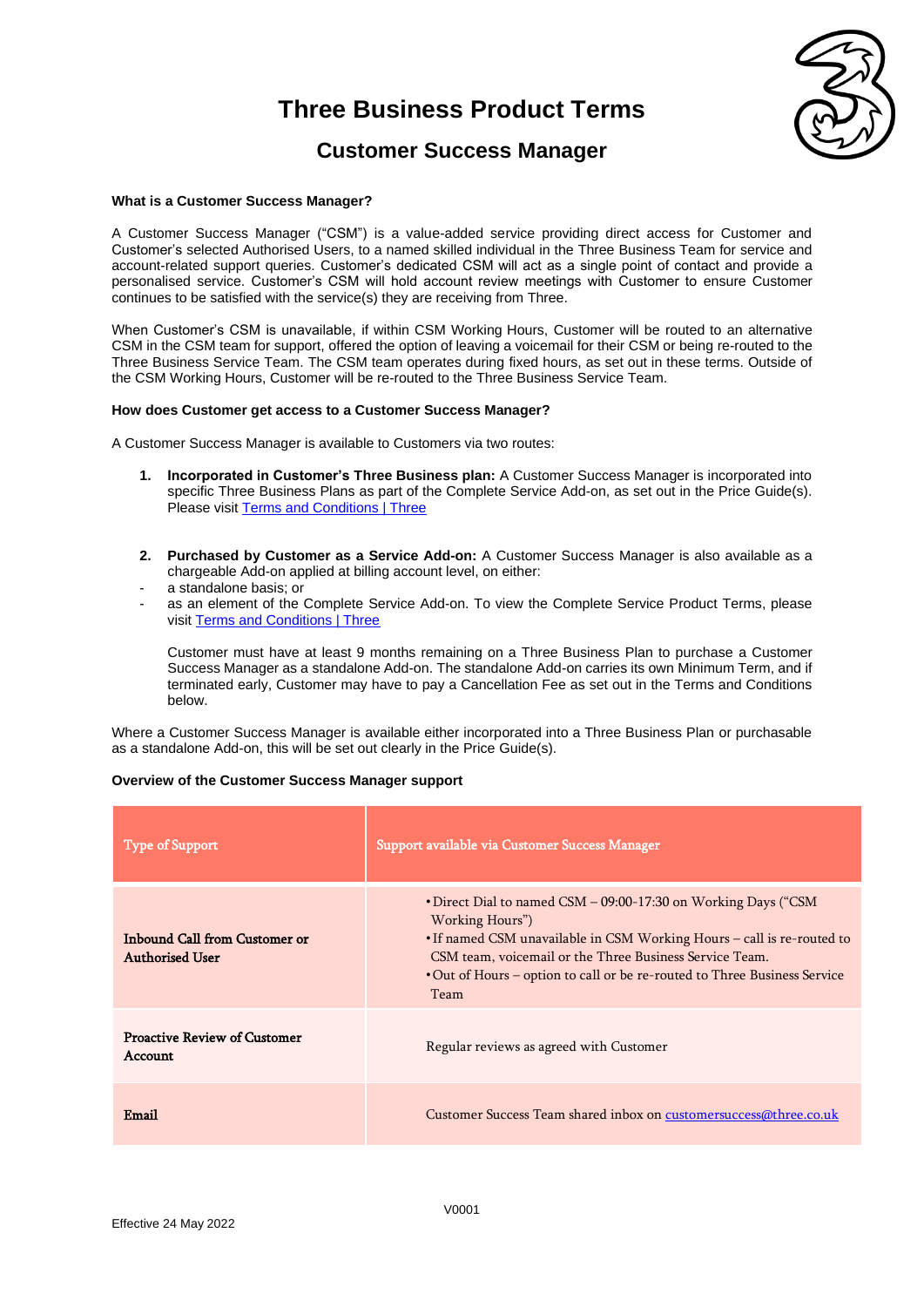

### **Customer Success Manager**

| Key things to note                                                                                                                                  |                                                                                                                                                                                                                                                                                                                                                                                                                                |  |  |  |  |
|-----------------------------------------------------------------------------------------------------------------------------------------------------|--------------------------------------------------------------------------------------------------------------------------------------------------------------------------------------------------------------------------------------------------------------------------------------------------------------------------------------------------------------------------------------------------------------------------------|--|--|--|--|
| under<br>all lines<br>Will<br>Customer's<br>account<br>have access to the<br><b>Customer</b><br><b>Success</b><br><b>Manager?</b>                   | Only Customer and their specific named Authorised Users will have direct access to the<br>Customer Success Manager. Other Users in Customer's account will contact the Three<br>Business Service Team available for all Business customers.                                                                                                                                                                                    |  |  |  |  |
| will<br>How<br><b>Customer</b><br>who<br>their<br>know<br><b>Customer</b><br><b>Success</b><br>Manager is and their<br>contact details?             | As soon as the Customer Success Manager Service is provisioned, Three will notify<br>Customer and their Authorised Users of the named individual and their contact details.                                                                                                                                                                                                                                                    |  |  |  |  |
| if<br>What<br>happens<br>Customer cannot get<br>hold of their Customer<br><b>Success Manager?</b>                                                   | A recorded message will notify caller that their allocated Customer Success Manager is<br>unavailable, and thereafter present 3 options:<br>1. Wait and if no answer within 30 seconds, to request a call back.<br>Be transferred to an alternative Customer Success Manager within the CSM team<br>$2^{\circ}$<br>or leave a voicemail for their CSM.<br>Be transferred to the Three Business Service Team.<br>3 <sub>l</sub> |  |  |  |  |
| What happens if the<br><b>Success</b><br><b>Customer</b><br><b>Manager changes?</b><br>if<br>What<br>happens<br>Customer's account is<br>suspended? | Three will notify Customer and their Authorised Users of the new Customer Success<br>Manager's contact details.<br>Any calls may be transferred to the Three Business Service Team, dependent upon the<br>reason for suspension.                                                                                                                                                                                               |  |  |  |  |

### **Terms and Conditions for Customer Success Manager**

The supply of the Customer Success Manager Service under these Product Terms ("Terms") is subject to the provisions of the Terms and Conditions for using the Three Network found at [Terms and Conditions | Three](https://www.three.co.uk/terms-conditions) These Terms may be amended from time to time. The current version of the Terms is available at [Terms and Conditions](https://www.three.co.uk/terms-conditions)  [| Three](https://www.three.co.uk/terms-conditions) The term "Service" in these Terms means the Customer Success Manager Service.

### **1. Commencement Date**

- 1.1 The Customer Success Manager Service begins on the date Customer purchases: (i) the applicable Three Business Plan incorporating Customer Success Manager (as part of the Complete Service Add-on); or (ii) the Customer Success Manager Add-on; or (iii) the Complete Service Add-on, *("Customer Success Manager Service Commencement Date"*) and will continue for the agreed Minimum Term of the associated Three Business Plan or latest end date of Customer's Three Business Plan(s) if multiple plans at point of purchase, or Add-on (as applicable), or until it is terminated in accordance with the terms of the Agreement.
- 1.2 If purchased as a standalone Add-on, Customer acknowledges and agrees that the Service carries an equivalent Minimum Term to Customer's Three Business Plan or, latest end date of Customer's Three Business Plan(s) if multiple plans, at point of purchase, as specified in the Agreement. *For example, if Customer has a Three Business Plan with end date 1 January 2023, and another Three Business Plan ending 5 May, Customer's Customer Success Manager Service will carry a Minimum Term until 5 May 2023*. The Service will be co-terminus with the last Three Business Plan on Customer's billing account.
- 1.3 Customer may access their Customer Success Manager from the date they receive confirmation that their Customer Success Manager has been provisioned, together with the contact details by email.
- 1.4 Three will use reasonable efforts to provision the Customer Success Manager Add-on within 7 Working Days following the Customer Success Manager Commencement Date, but Customer acknowledges and agrees that all dates are estimates and Three has no liability for any failure to provide the Customer Success Manager Add-on by any specific date or timeframe.

### **2. Minimum Term and Cancellation Fees**

2.1 Where purchased as a standalone Add-on, the Minimum Term for Customer Success Manager commences on the Customer Success Manager Service Commencement Date, and will continue for the Minimum Term of Customer's Three Business Plan (as set out in Clause 1), and thereafter continue on a recurring monthly basis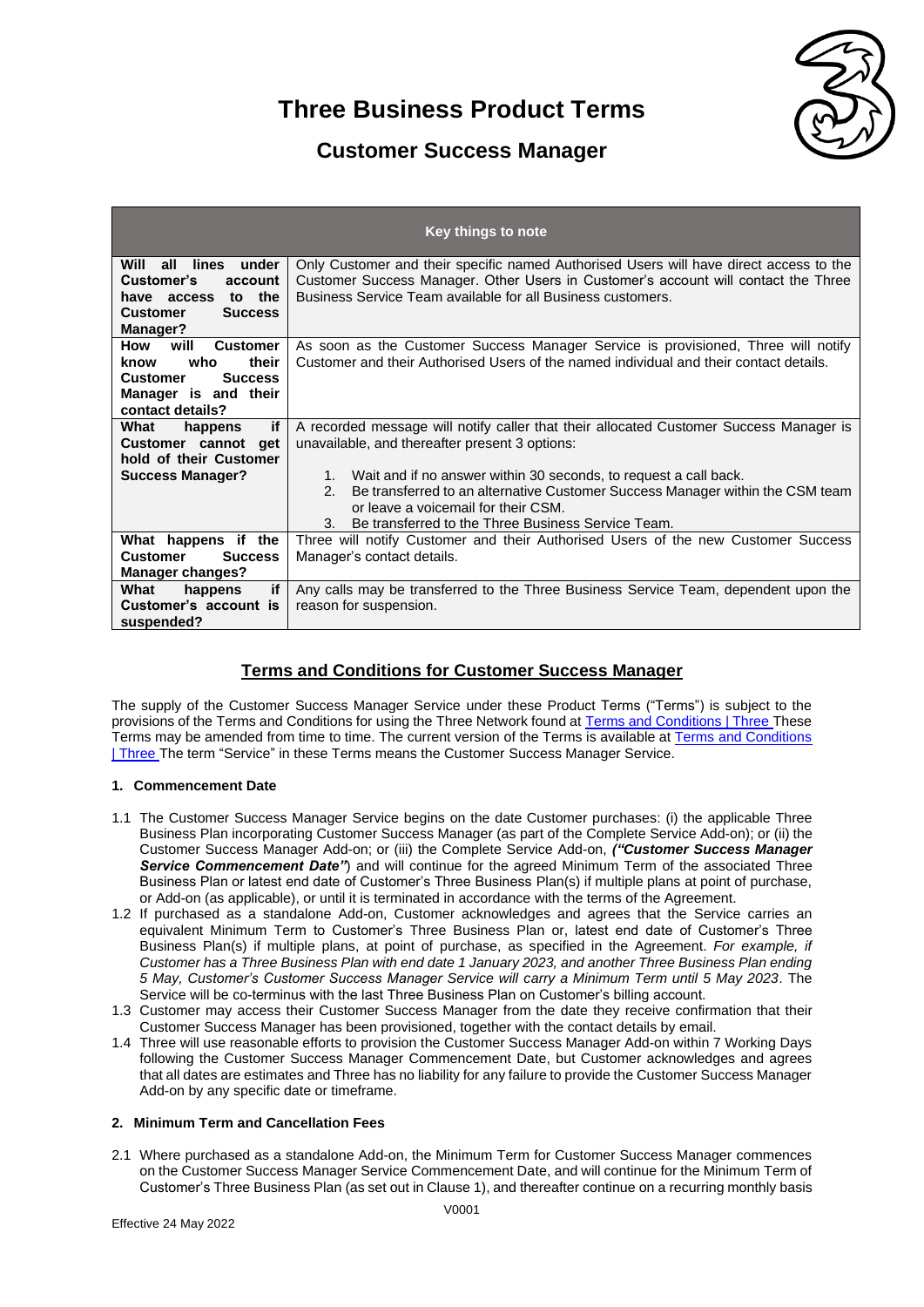

### **Customer Success Manager**

in accordance with the applicable Three Business Plan until terminated on 30 days written notice to Three. Unless agreed otherwise, Customer must have at least 9 months remaining on a Three Business Plan to be eligible to purchase the Customer Success Manager Add-on. The Add-on will terminate on expiry of this Minimum Term. *Example (1): Customer has Adapt 25 Plan with 17 months remaining in its Minimum Term, Customer can purchase Customer Success Manager which will carry its own Minimum Term of 17 months. Example (2): Customer has Adapt 25 Plan with 8 months remaining in its Minimum Term, Customer cannot purchase the Customer Success Manager Add-on.* Customer shall be liable for all Charges accruing in respect of the provision of the Service during the applicable termination notice period.

- 2.2 In the event Customer terminates Customer Success Manager within the applicable Minimum Term, Customer may be liable for an early Cancellation Fee calculated as follows: *Months remaining on associated Three Business Plan x Add-on Monthly Charge.*
- 2.3 Where incorporated as part of the Complete Service Add-on, the Minimum Term for Customer Success Manager is as per the associated Three Business Plan or standalone Complete Service Add-on (as applicable). To view the Price Guide(s), please visit [Terms and Conditions | Three](https://www.three.co.uk/terms-conditions) To view the Complete [Service Business Product terms, please visit Terms and Conditions | Three](https://www.three.co.uk/terms-conditions)

### **3. Charges and Payment**

- 3.1 Where the Service is purchased as a chargeable Add-on, Charges will commence on the Customer Success Manager Service Commencement Date, and continue to be payable on a monthly recurring basis until Customer's applicable Three Business Plan is terminated.
- 3.2 Customer agrees to pay all Charges for the Service in accordance with the terms of the Agreement. The Monthly Charge applies at billing account level and will be charged to Customer's monthly bill on a recurring basis.
- 3.3 Should Customer disagree with any of the Charges appearing on a bill issued by Three in connection with the Service, Customer should raise a dispute in accordance with the terms of the Agreement.
- 3.4 If Customer fails to pay the bill in full by the due date, Three reserves all rights of recourse as set out in the terms of the Agreement or these Terms.
- 3.5 Three may increase Charges for the standalone Customer Success Manager Add-on at any time, giving 30 days' prior notice.

### **4. Customer Success Manager Service**

- 4.1 Three agrees to assign a Customer Success Manager for use by the Customer as set out in these Terms.
- 4.2 All calls and emails from Customer or its Authorised Users to the Customer Success Manager shall be routed to the Customer Success Manager or the CSM team (as applicable).
- 4.3 The Customer Success Manager (or their team) shall be responsible for the general activities set out below during the agreed hours, however the detailed functionality and limitations of the Service shall be at the discretion of Three:

| <b>Support</b>                                                                                                                                                                                                                                                                                                                                                                    | <b>Support Team</b>                | <b>Availability</b>                                                                                                                                                                                                                                                                                                                                                                                                               | <b>Method of Contact</b>                                                                                                                                                                                                                                                                           |
|-----------------------------------------------------------------------------------------------------------------------------------------------------------------------------------------------------------------------------------------------------------------------------------------------------------------------------------------------------------------------------------|------------------------------------|-----------------------------------------------------------------------------------------------------------------------------------------------------------------------------------------------------------------------------------------------------------------------------------------------------------------------------------------------------------------------------------------------------------------------------------|----------------------------------------------------------------------------------------------------------------------------------------------------------------------------------------------------------------------------------------------------------------------------------------------------|
| Account-related<br>support including:<br>✓ Additional lines<br>$\checkmark$ Add / Remove<br>Services<br>$\checkmark$ Porting /<br><b>Disconnections</b><br>✔Billing Queries<br>√Making a<br>payment<br>$\checkmark$ provisioning<br><b>Three Analyst</b><br>(where<br>applicable)<br><b>General End User</b><br><b>Support</b><br>√Network query<br>√Technical help<br>(how do I) | <b>Customer Success</b><br>Manager | CSM Working Hours.<br>If Customer Success<br>Manager unavailable<br>within CSM Working<br>Hours, Customer's call<br>will go to the CSM team<br>or CSM's voicemail.<br>Outside of CSM<br>Working Hours, support<br>will be re-routed to the<br><b>Three Business Service</b><br>Team or Customer can<br>contact the Three<br><b>Business Service Team</b><br>directly. Any action<br>taken will be captured<br>and shared with the | Telephone on specific contact<br>details provided during<br>provisioning; or<br>Email at<br>customersuccess@three.co.uk<br>wherein Customer will receive<br>a response to confirm action<br>complete or Customer<br>Success Manager will attempt<br>a call back if additional info is<br>required. |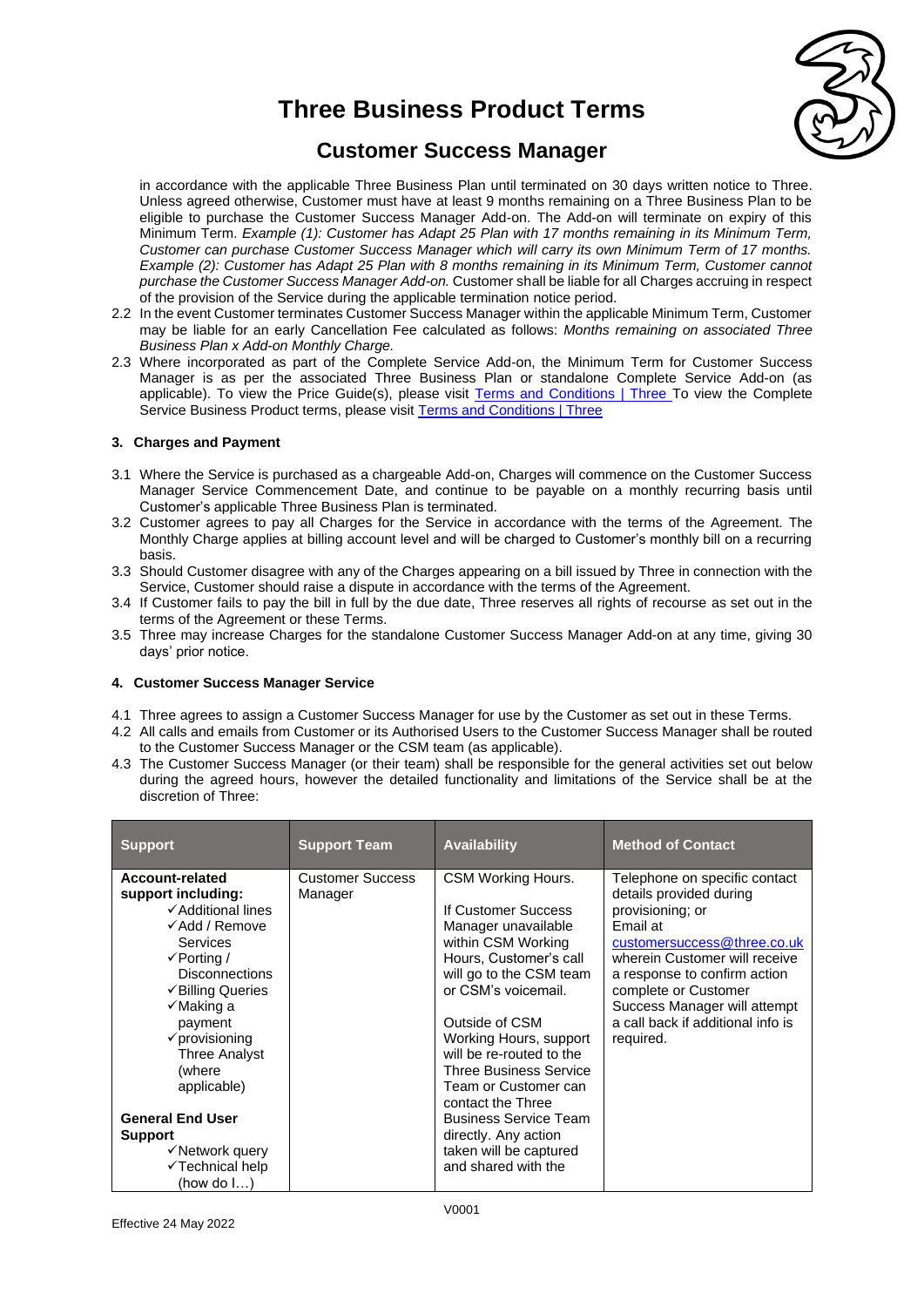

## **Customer Success Manager**

| √Lost & Stolen                                                                                                                                                           | Customer's Customer<br>Success Manager. |  |
|--------------------------------------------------------------------------------------------------------------------------------------------------------------------------|-----------------------------------------|--|
| <b>Pro-active Support</b>                                                                                                                                                |                                         |  |
| <b>Regular account</b><br>٠<br>assessments (no<br>more than one (1)<br>per month                                                                                         |                                         |  |
| <b>Proactive</b><br>$\blacksquare$<br>management when<br>there are issues or<br>planned<br>maintenance that<br>would/could<br>impact Customer's<br><b>Three Services</b> |                                         |  |

- 4.4 The Service may be accessed by Authorised Users only. All other Users will contact the Three Business Service Team as usual. Customer acknowledges and agrees that Three shall not be required to undertake additional verification to confirm whether any individual has authority from Customer to utilise the Service if previously confirmed as authorised.
- 4.5 If a Customer Success Manager is incorporated as part of the Complete Service Add-on, it is mandatory and cannot be opted out of. There will be no reduction to the Three Business Plan's Monthly Charge if the Customer Success Manager is not utilised by Customer.
- 4.6 Three may change these Terms and change, suspend or discontinue the Service at any time.
- 4.7 Three may change, update or upgrade the Service in order to ensure compliance with new legal or technological developments, and to protect against new or emerging security issues. If the changes are likely to disadvantage Customer, Three will provide a minimum of 30 days' notice. By continuing to use the Service after that time, Customer is expressing and acknowledging acceptance of the changes.

### **5. Use Restrictions**

- 5.1 Subject to the terms of the Agreement including these Terms, and the payment of all Charges due (where applicable), Three will provide to Customer during the Minimum Term, access to the Service for its internal business purposes as necessary for the purposes set out in the Agreement. No other rights are granted or provided by Three.
- 5.2 In order for Customer to use the Service, and for Three to provision the Customer Success Manager, it is conditional on Customer's: (i) Acceptance of these Terms; and (ii) compliance at all times with the terms of the Agreement as defined in clause 1.2 of the Terms and Conditions for using the Three Network found at [Terms](https://www.three.co.uk/terms-conditions)  [and Conditions | Three](https://www.three.co.uk/terms-conditions) Customer's or its Authorised Users' use of the Service shall be deemed acceptance of these conditions.
- 5.3 If Customer has a Customer Success Manager by virtue of any service Add-on or otherwise, Customer acknowledges and agrees that Three will have access to Customer's Three Analyst Service in order to set up users, troubleshoot or provide advice on usage.
- 5.4 Three may (in its sole discretion for operational, technical or commercial reasons) determine that it may not be able to provide some or all requested components of the Service and reserves the right to offer Customer:
	- 5.4.1 the remaining components of the Service;
	- 5.4.2 an equivalent or improved service to replace the Service; or
	- 5.4.3 where purchased as a chargeable Add-on, the right to cancel the Service (without liability) and
	- refund any applicable Charges that Customer has paid for the Service not provided.
- 5.5 Customer agrees:
	- 5.5.1 the Service is provided for Customer's internal use and Customer shall not permit access to the Service to any third party through any means;
	- 5.5.2 to use the Service only for purposes that are permitted by (i) the Agreement (ii) these Terms; and (iii) any applicable law or regulation; or (iv) any license or authorisation applicable to Customer or Three;
	- 5.5.3 not to do anything which damages or adversely affects the performance of the Service (nor permit any other person to do so) for itself or other Three customers, or that may cause degradation of service levels to other Three customers as determined by Three (acting reasonably);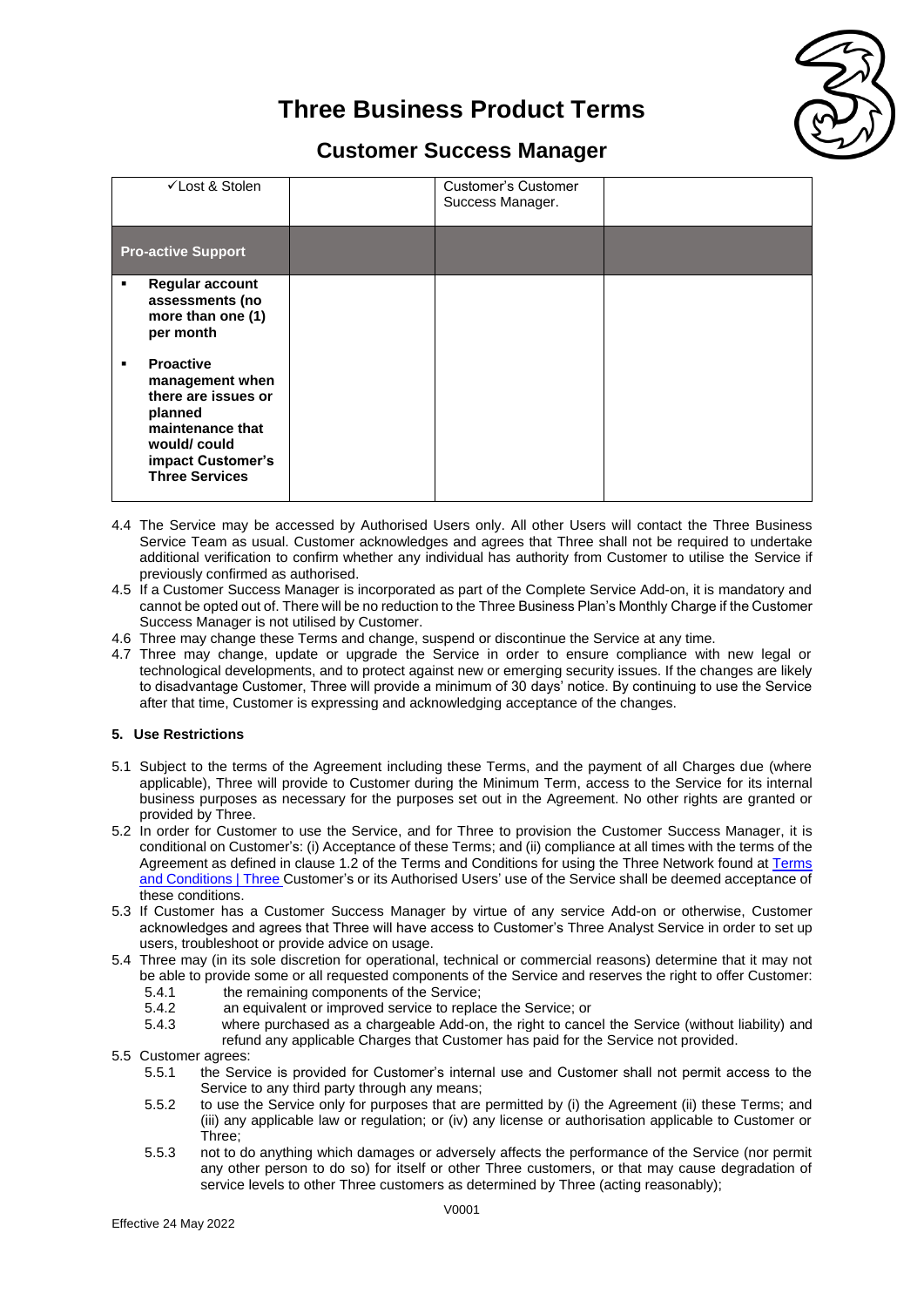

### **Customer Success Manager**

- 5.5.4 not to store, distribute or transmit any material through the Service that is unlawful, harmful, threatening, defamatory, obscene, harassing or racially or ethnically offensive; facilitates illegal activity; depicts sexually explicit images; or promotes unlawful violence, discrimination based on race, gender, colour, religious belief, sexual orientation, disability, or any other illegal activities;
- 5.5.5 not to transfer, temporarily or permanently, any of its rights under the Agreement;<br>5.5.6 not to use the Service in such a way it constitutes a violation or infringement of the
- not to use the Service in such a way it constitutes a violation or infringement of the rights (including intellectual property rights) of any person, firm or company; or
- 5.5.7 not to access (or attempt to access) the Service by any means other than through the interfaces provided by Three.
- 5.6 Customer must use the Service in accordance with any reasonable instructions given by Three and shall not attempt to circumvent any applicable security at any time.
- 5.7 Three reserves the right, acting at its sole discretion, to limit Customer's Authorised Users if use is excessive.
- 5.8 Customer is responsible for the security and proper use of all usernames and passwords used to access the Service, including those of their Authorised Users. Customer or their Authorised Users must not disclose passwords to any third party (whether directly or indirectly). Customer agrees and understands that they are responsible for maintaining the confidentiality of passwords associated with any account created for their Authorised Users' access to the Service. If such information is disclosed to any unauthorised third parties, Three shall not be liable for any loss or damage that may result therefrom. Customer is liable for all use made of the Service through its account, whether authorised by the Customer or not.
- 5.9 Customer must notify Three immediately if they become aware or suspect that security has been compromised, including unauthorised use of passwords. It is Customer's or their Users' responsibility to ensure that passwords are changed immediately if they believe they have been compromised.
- 5.10Customer is responsible for notifying Three if they require access to the Service to be withdrawn for Customer's Authorised Users. Three shall not be liable for any unauthorised access.
- 5.11Customer shall be liable for any acts and/or omissions of any Authorised User, or any other persons authorised by them to access the Service.

#### **6 Warranties**

- 6.1 Three warrants that the Service to be provided under the Agreement will be performed with reasonable skill and care.
- 6.2 Customer acknowledges that they have assessed for themselves the suitability of the Service for their requirements, and that Three does not warrant that the Service will be suitable for such requirements.
- 6.3 Three does not represent or warrant that the operation of the Service will be uninterrupted, fault-free or errorfree. If Customer suffers any disruption to the Service, Customer should contact Three in accordance with the Terms and Conditions for using the Three Network for Business customers, found at [Terms and Conditions |](https://www.three.co.uk/terms-conditions)  **[Three](https://www.three.co.uk/terms-conditions)**
- 6.4 Except as expressly stated above, all other warranties, conditions, terms, undertakings and representations, expressed or implied, statutory or otherwise, in connection with Customer Success Manager or any services provided to the Customer ancillary or incidental to the use of the Customer Success Manager, are hereby excluded to the fullest extent permitted by law.

### **8 Customer Success Manager Service Support**

- 8.1 Three will respond to Customer queries or reported faults as soon as reasonably practicable by taking service support measures it deems appropriate.
- 8.2 For the purposes of making improvements to the Service, scheduled unavailability may be required from time to time. Three will use reasonable efforts to schedule unavailability in a manner that minimises disruption to Customer, but excludes all liability.

### **9 Liability (Limitations and Exclusions)**

- 9.1 These Terms shall apply in addition to the terms set out in Terms and Conditions for using the Three Network for Business customers, found at [Terms and Conditions | Three](https://www.three.co.uk/terms-conditions)
- 9.2 Three shall not be liable to Customer, their Users or any third party, for any direct, indirect, special, exemplary, incidental or consequential loss including, but without limitation, loss of profit, loss of revenue, capital expenditure or loss of goodwill, resulting from any claim including, without limitation a claim for breach of contract, in tort, for negligence, for breach of warranty or otherwise and whether or not foreseeable, and including, but without limitation, arising as a result of (a) any unauthorised third party access to the Service; or (b) the suspension or termination of the Service (as permitted by the Agreement).
- 9.3 Three shall not be liable for non-performance of the Service.

### **10 Suspension of the Customer Success Manager Service**